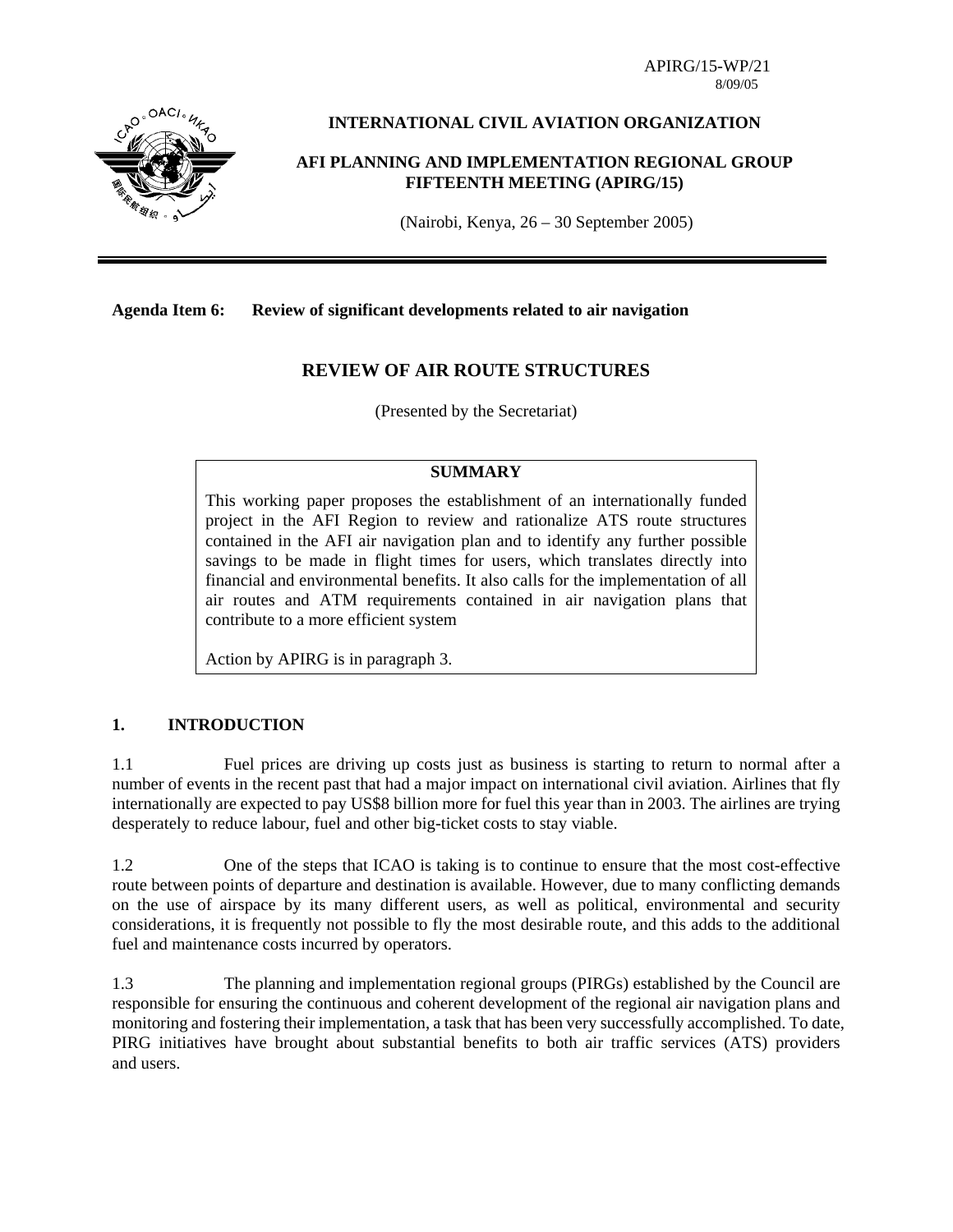# **2. DISCUSSION**

2.1 Excellent examples of restructuring of air routes and the role played by ICAO's regional offices and PIRGs exist in the introduction of a new route network that connects South and Southeast Asia, the Middle East and Europe (EMARSSH) which achieved significant quantifiable benefits due to ICAO's leadership. Flight times were reduced between Europe and Australasia on average by 30 minutes. This translated to an estimated 1% fuel saving, or 22.4 million kilograms of fuel, per year and a reduction in airline costs of US\$55 million per year. It also had a positive environmental impact.

2.2 From the APIRG/14 Report, it is clear that there are various routes in the Africa-Indian Ocean (AFI) air navigation plan that are not fully implemented nor aligned, or are fragmented, which forces users to fly routes that are not at the optimum level of economic and operational performance, a situation that can be ill-afforded.

2.3 To ensure that user resources are utilized to the maximum, it will be necessary for planning and implementation regional groups, in coordination with the users, to review ATS routes more frequently, taking new technologies into consideration, to satisfy user requirements and produce additional savings. At the same time, the proposed changes should be coordinated on a regional basis before submission to ICAO for processing at the highest level.

2.4 Should the PIRGs identify routes where there appears to be a lack of political will for implementation or amendment, the matter should be brought to the attention of the Council of ICAO for immediate action. It should be recalled that Article 37 of the Convention on International Civil Aviation stipulates that Contracting States must undertake to collaborate in securing the highest practicable degree of uniformity in regulations, standards, procedures and organization in relation to aircraft personnel, airways and auxiliary services in all matters that will facilitate and improve air navigation.

2.5 In today's economic environment, any flying time that can be saved through optimized route structures and provision of ATS is highly important to ensure financial viability of specific routes. With this in mind, the 35<sup>th</sup> Session of the ICAO Assembly instructed the Council, as a matter of priority, to utilize the planning and implementation regional groups to identify possible further savings through rationalization of the air route structures.

2.6 Due to the importance and complexity of the task, it is proposed that ICAO, with the cooperation of funding partners, establish a project that will aim to build on the progress achieved by the region in its planning for implementation of the ATM Objectives contained in the *Global Air Navigation Plan for CNS/ATM Systems* (Doc 9750). The project should also aim to transition to the dynamic planning and implementation process embodied in the second amendment to the Global Plan, which is currently under development.

2.7 It is expected that the ICAO project would address short-, medium- and long-term initiatives, with a focus on attaining the most immediate benefits and achieving what is possible in a realistic timeframe. The immediate focus would therefore be on an improved ATS route structure to include area navigation (RNAV) routes, parallel routes where required and the connection of major city pairs, as well as planning for implementation of supporting facilities and services.

2.8 In addition, and in a parallel effort, the project would need to address the implementation of associated air navigation services infrastructure to support the updated route network. This would help in ensuring that the benefits that are envisioned with the new route infrastructure are readily available to system users. This comprehensive approach, addressing route infrastructure and associated air navigation services provision, should provide support in securing funding for the proposed project.